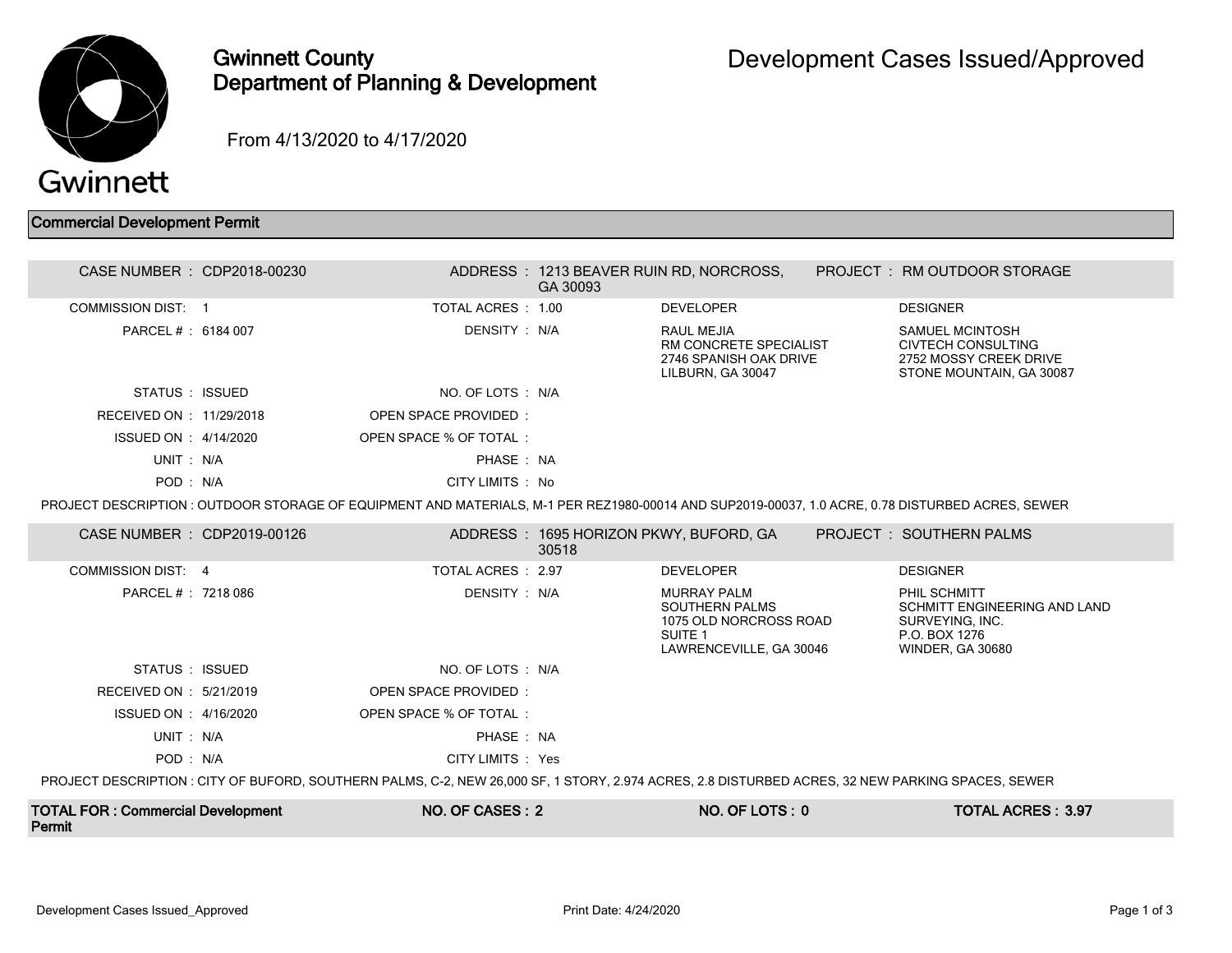## Final Plat

| CASE NUMBER : FPL2019-00039 |                     |                                                                                                                                   |          | ADDRESS : 755 BRAVES AVE, BUFORD, GA 30519                                                           | <b>PROJECT : VISTAS AT COOLRAY FIELD</b>                                                                                                           |  |
|-----------------------------|---------------------|-----------------------------------------------------------------------------------------------------------------------------------|----------|------------------------------------------------------------------------------------------------------|----------------------------------------------------------------------------------------------------------------------------------------------------|--|
| <b>COMMISSION DIST: 1</b>   |                     | TOTAL ACRES : 28.10                                                                                                               |          | <b>DEVELOPER</b>                                                                                     | <b>DESIGNER</b>                                                                                                                                    |  |
| PARCEL #: 7132 024          |                     | DENSITY: N/A                                                                                                                      |          | MIKE HOATH<br><b>BRAND PROPERTIES</b><br>3283 PEACHTREE ROAD, N.E.<br>SUITE 100<br>ATLANTA, GA 30326 | <b>CHRIS SANFORD</b><br><b>PLANNERS AND ENGINEERS</b><br>COLLABORATIVE, INC.<br>350 RESEARCH COURT<br>NORCROSS, GA 30092                           |  |
|                             | STATUS : AUTHORIZED | NO. OF LOTS : 6                                                                                                                   |          |                                                                                                      |                                                                                                                                                    |  |
| RECEIVED ON : 7/3/2019      |                     | <b>OPEN SPACE PROVIDED:</b>                                                                                                       |          |                                                                                                      |                                                                                                                                                    |  |
| ISSUED ON : 4/15/2020       |                     | OPEN SPACE % OF TOTAL:                                                                                                            |          |                                                                                                      |                                                                                                                                                    |  |
| UNIT: N/A                   |                     | PHASE: NA                                                                                                                         |          |                                                                                                      |                                                                                                                                                    |  |
| POD: N/A                    |                     | CITY LIMITS : No                                                                                                                  |          |                                                                                                      |                                                                                                                                                    |  |
|                             |                     | PROJECT DESCRIPTION : COMMERCIAL FOR PLATTING ONLY, C-2 PER REZ2000-00136 AND MU-O PER MUO2008-00004, 6 LOTS, 28.099 ACRES, SEWER |          |                                                                                                      |                                                                                                                                                    |  |
| CASE NUMBER : FPL2019-00072 |                     |                                                                                                                                   | GA 30019 | ADDRESS: 3081 LUTHER WAGES RD, DACULA,                                                               | PROJECT: PRESERVE AT HARBINS RIDGE PHASE<br>2                                                                                                      |  |
| COMMISSION DIST: 3          |                     | TOTAL ACRES : 32.80                                                                                                               |          | <b>DEVELOPER</b>                                                                                     | <b>DESIGNER</b>                                                                                                                                    |  |
| PARCEL # : 5318 001         |                     | DENSITY : N/A                                                                                                                     |          | <b>GEORGE HARVEY, III</b><br>1735 BUFORD HIGHWAY<br><b>SUITE 215-427</b><br>CUMMING, GA 30041        | <b>SARAH SHIRK</b><br>HARBINS PRESERVE PARTNERS. LLC FALCON DESIGN CONSULTANTS<br>235 CORPORATE CENTER DRIVE<br>SUITE 200<br>STOCKBRIDGE, GA 30281 |  |
|                             | STATUS : AUTHORIZED | NO. OF LOTS: 69                                                                                                                   |          |                                                                                                      |                                                                                                                                                    |  |
| RECEIVED ON : 11/19/2019    |                     | OPEN SPACE PROVIDED:                                                                                                              |          |                                                                                                      |                                                                                                                                                    |  |
| ISSUED ON : 4/15/2020       |                     | OPEN SPACE % OF TOTAL:                                                                                                            |          |                                                                                                      |                                                                                                                                                    |  |
| UNIT: N/A                   |                     | PHASE: 2                                                                                                                          |          |                                                                                                      |                                                                                                                                                    |  |
|                             |                     |                                                                                                                                   |          |                                                                                                      |                                                                                                                                                    |  |

POD : N/A CITY LIMITS : No

PROJECT DESCRIPTION : SINGLE FAMILY SUBDIVISION, PHASE 2, R-100 (PER RZR2005-00008 , 69 LOTS, 32.80 ACRES, SEWER

| <b>TOTAL FOR: Final Plat</b> | NO. OF CASES: 2 | <b>NO. OF LOTS: 75</b> | <b>TOTAL ACRES: 60.90</b> |
|------------------------------|-----------------|------------------------|---------------------------|
|                              |                 |                        |                           |